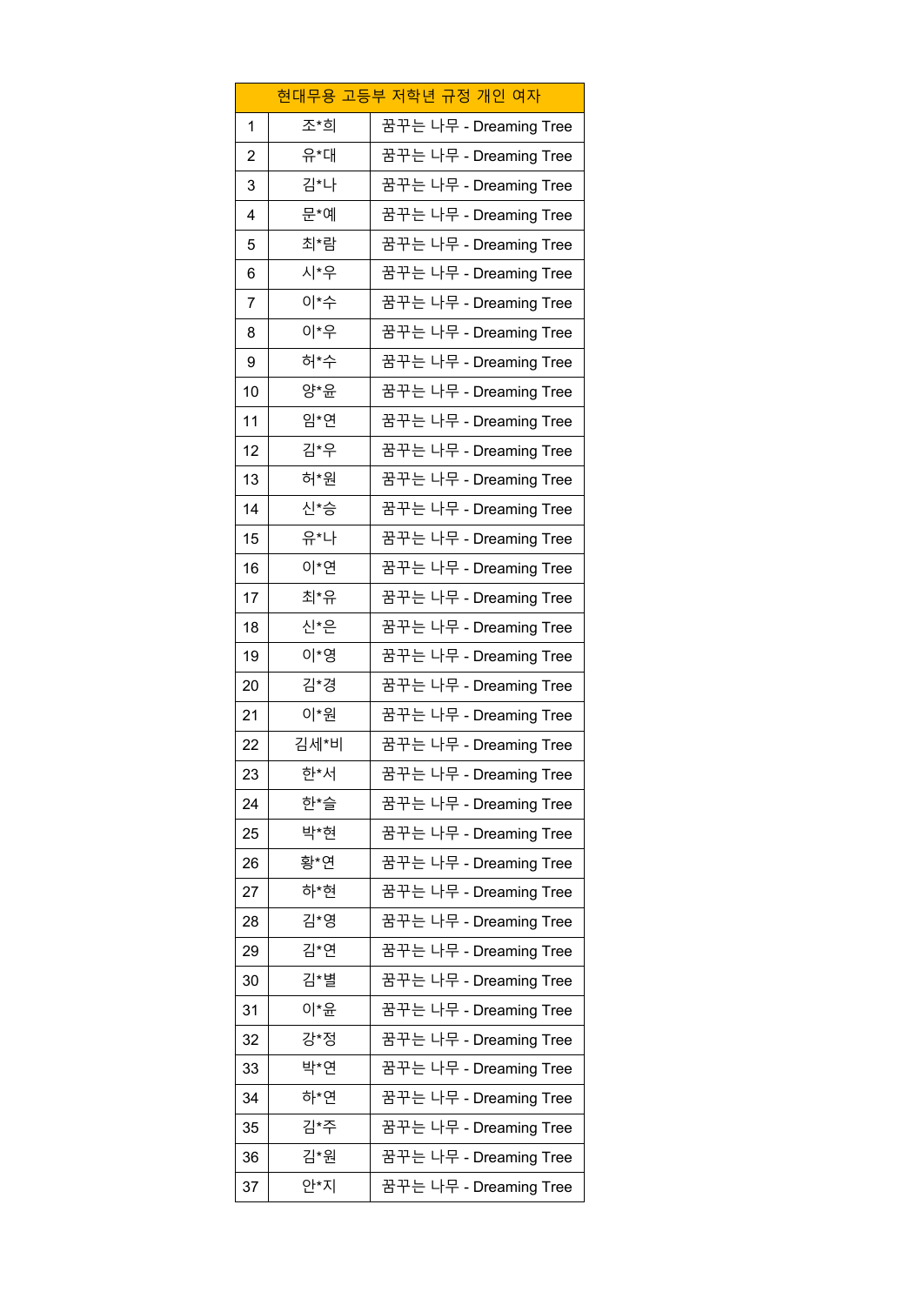| 현대무용 고등부 저학년 규정 개인 남자 |     |                        |
|-----------------------|-----|------------------------|
|                       | 이*광 | 꿈꾸는 나무 - Dreaming Tree |
|                       | 아*현 | 꿈꾸는 나무 - Dreaming Tree |
|                       | 젓*규 | 꿈꾸는 나무 - Dreaming Tree |

|                |     | 현대무용 고등부 저학년 창작 개인 여자 |
|----------------|-----|-----------------------|
| 1              | 양*원 | sight line            |
| $\overline{c}$ | 이*인 | Out of nowhere        |
| 3              | 정*빈 | 그것은 태양과 섞인 바다이니라      |
| $\overline{4}$ | 최*아 | Inner view            |
| 5              | 최*지 | 그 곳에 머무르다             |
| 6              | 김*빈 | 시간을 달리다               |
| 7              | 강*경 | 나를 사로잡다               |
| 8              | 김*지 | 불면증                   |
| 9              | 강*리 | Destiny               |
| 10             | 최*현 | 기억의 조각을 맞추고           |
| 11             | 임*지 | 잔상                    |
| 12             | 이*현 | cage                  |
| 13             | 문*원 | Hide                  |
| 14             | 송*연 | 빈 사막의 이야기             |
| 15             | 김*지 | 붉은 추억의 아리아            |
| 16             | 김*정 | 달빛의 숨                 |
| 17             | 권*래 | forget me             |
| 18             | 박*연 | 숨쉬는 모든 순간들            |
| 19             | 도*서 | Land of miracles      |
| 20             | 김*현 | Blind monologue       |
| 21             | 장*원 | 기억과 감정                |
| 22             | *설  | Shadow of time        |
| 23             | 변*빈 | 뜻 밖의 발견               |
| 24             | 이*은 | Alexander             |
| 25             | 최*민 | For a moment          |
| 26             | 정*경 | 갸날픈 것들의 세계            |
| 27             | 유*흔 | Inner space           |
| 28             | 고*비 | 고요한 아우성               |
| 29             | 김*민 | in the dark           |
| 30             | 홍*연 | My balloons           |
| 31             | 이*린 | 희비(喜悲)                |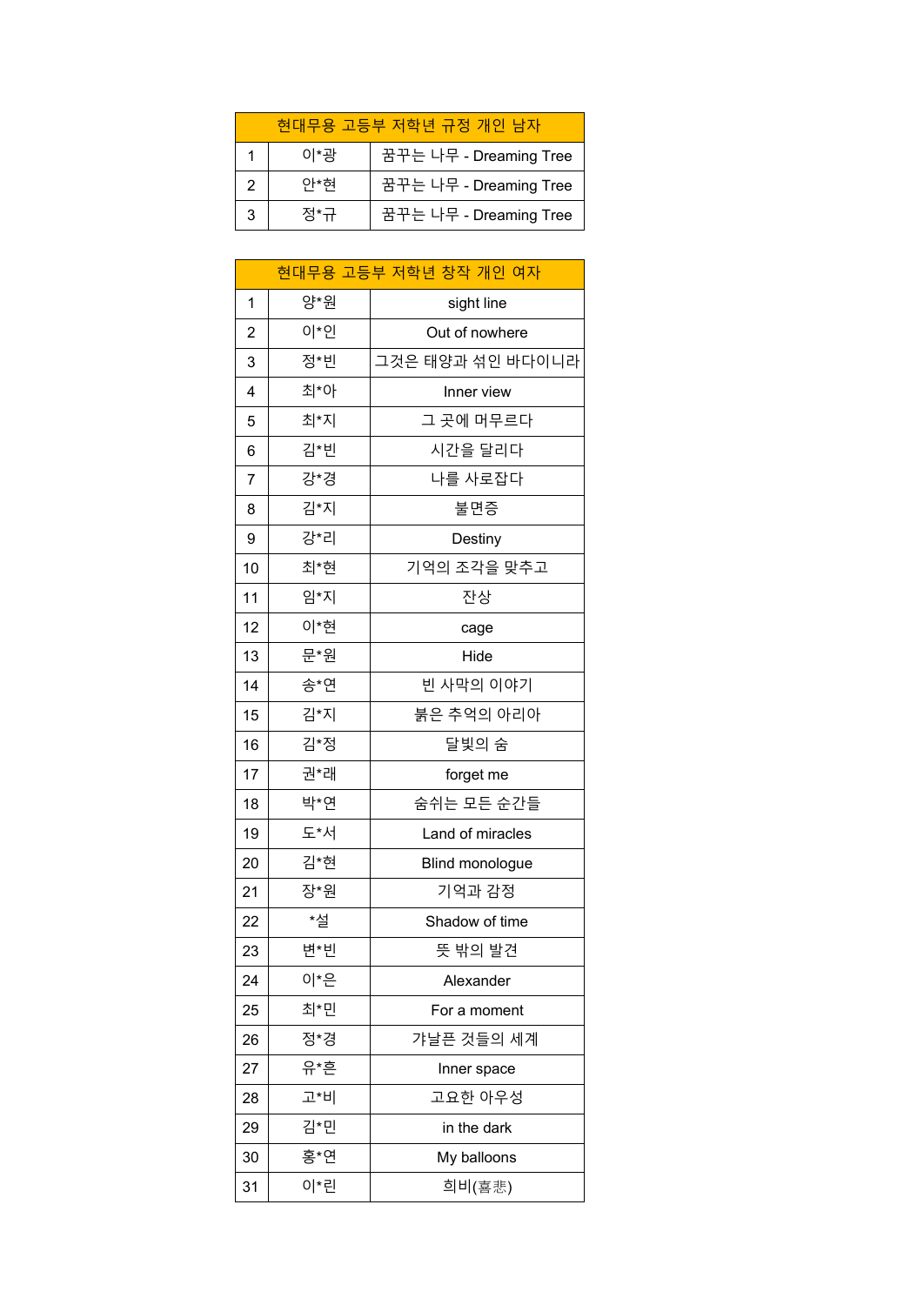| $\sim$ |  | ᆍᆘᆏᆡ<br>– |  |
|--------|--|-----------|--|
|--------|--|-----------|--|

| 현대무용 고등부 저학년 창작 개인 남자 |     |                 |
|-----------------------|-----|-----------------|
|                       | 김*진 | flv             |
|                       | 김*강 | peace and power |

| 현대무용 고등부 저학년 창작 단체 |             |                |
|--------------------|-------------|----------------|
|                    | 1 하*원 외 11명 | hands by hands |

|                |     | 현대무용 고등부 고학년 규정 개인 여자  |
|----------------|-----|------------------------|
| $\mathbf{1}$   | 김*수 | 꿈꾸는 나무 - Dreaming Tree |
| $\overline{c}$ | 장*원 | 꿈꾸는 나무 - Dreaming Tree |
| 3              | 윤*원 | 꿈꾸는 나무 - Dreaming Tree |
| 4              | 강*은 | 꿈꾸는 나무 - Dreaming Tree |
| 5              | 최*서 | 꿈꾸는 나무 - Dreaming Tree |
| 6              | 이*림 | 꿈꾸는 나무 - Dreaming Tree |
| 7              | 강*영 | 꿈꾸는 나무 - Dreaming Tree |
| 8              | 문*연 | 꿈꾸는 나무 - Dreaming Tree |
| 9              | 이*하 | 꿈꾸는 나무 - Dreaming Tree |
| 10             | 전*림 | 꿈꾸는 나무 - Dreaming Tree |
| 11             | 소*영 | 꿈꾸는 나무 - Dreaming Tree |
| 12             | *민  | 꿈꾸는 나무 - Dreaming Tree |
| 13             | 김*희 | 꿈꾸는 나무 - Dreaming Tree |
| 14             | 최*나 | 꿈꾸는 나무 - Dreaming Tree |
| 15             | 김*연 | 꿈꾸는 나무 - Dreaming Tree |
| 16             | 장*지 | 꿈꾸는 나무 - Dreaming Tree |
| 17             | 허*진 | 꿈꾸는 나무 - Dreaming Tree |
| 18             | 박*별 | 꿈꾸는 나무 - Dreaming Tree |
| 19             | 서*나 | 꿈꾸는 나무 - Dreaming Tree |
| 20             | 이*은 | 꿈꾸는 나무 - Dreaming Tree |
| 21             | 정*화 | 꿈꾸는 나무 - Dreaming Tree |
| 22             | 박*우 | 꿈꾸는 나무 - Dreaming Tree |
| 23             | 송*빈 | 꿈꾸는 나무 - Dreaming Tree |
| 24             | 현*은 | 꿈꾸는 나무 - Dreaming Tree |
| 25             | 이*나 | 꿈꾸는 나무 - Dreaming Tree |
| 26             | 이*민 | 꿈꾸는 나무 - Dreaming Tree |
| 27             | 민*원 | 꿈꾸는 나무 - Dreaming Tree |
| 28             | 이*인 | 꿈꾸는 나무 - Dreaming Tree |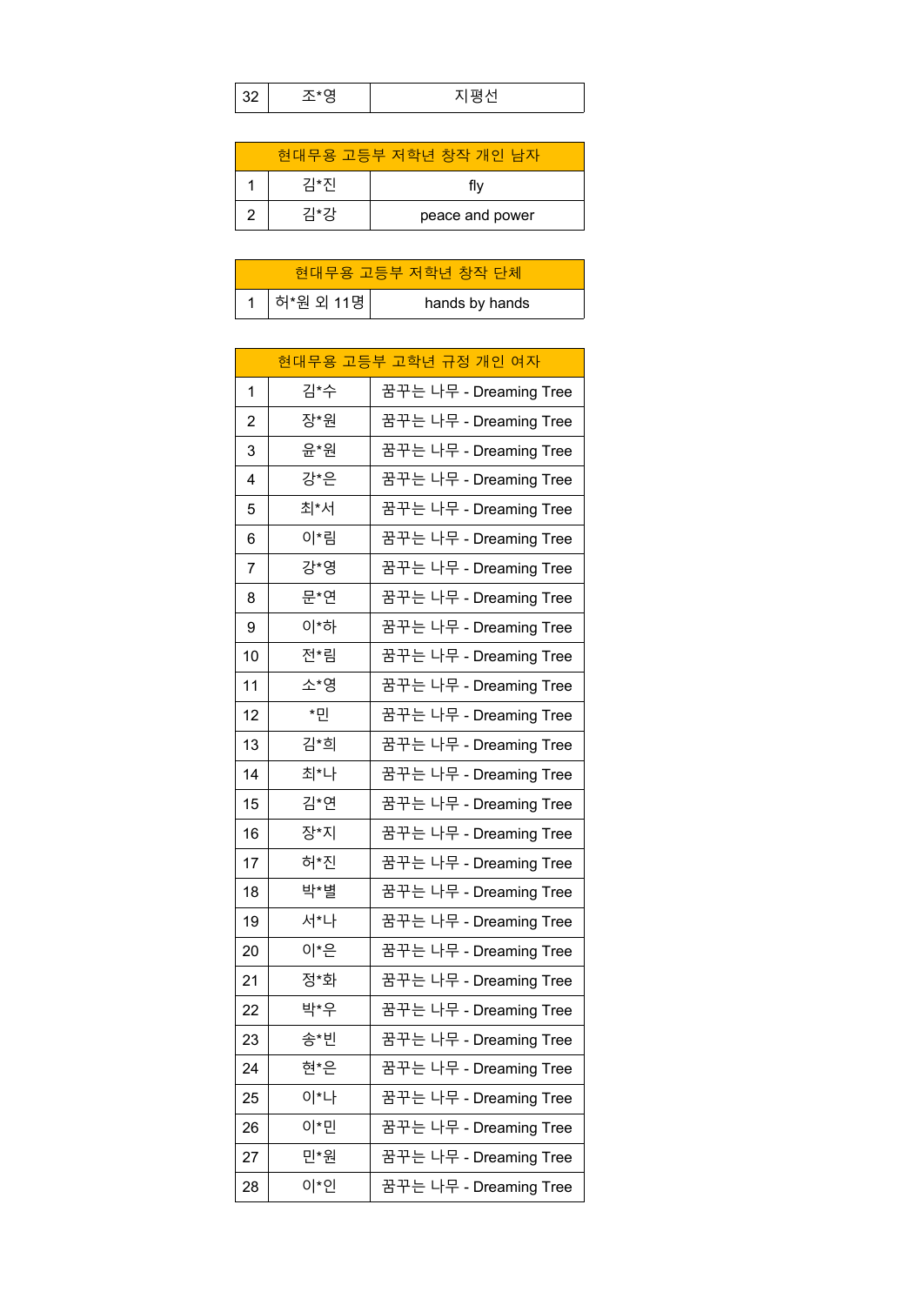| 현대무용 고등부 고학년 규정 개인 남자 |     |                        |
|-----------------------|-----|------------------------|
|                       | 나*재 | 꿈꾸는 나무 - Dreaming Tree |
|                       | 황*후 | 꿈꾸는 나무 - Dreaming Tree |
| 3                     | 김*우 | 꿈꾸는 나무 - Dreaming Tree |

|              |     | 현대무용 고등부 고학년 창작 개인 여자 |
|--------------|-----|-----------------------|
| $\mathbf{1}$ | 이*영 | 반사적 충동                |
| 2            | 오*은 | 찔레꽃                   |
| 3            | 권*연 | Knock on effect       |
| 4            | 김*원 | CAIN (카인)             |
| 5            | 김*빈 | 바라볼수록                 |
| 6            | 안*희 | 사계                    |
| 7            | 박*나 | 가시의 심장                |
| 8            | 김*형 | React                 |
| 9            | 이*민 | Now, here, more       |
| 10           | 노*은 | 균열의 연속                |
| 11           | 안*성 | 이중적 경계                |
| 12           | 장*은 | One day               |
| 13           | 이*나 | Scream in silence     |
| 14           | 박*성 | 안개 속 형상               |
| 15           | 정*지 | Fly on                |
| 16           | 이*원 | 인간의 계절                |
| 17           | 김*나 | inner world           |
| 18           | 신*영 | mind heist            |
| 19           | 김*린 | Sunshine Sunday       |
| 20           | 김*희 | 선택의 기준                |
| 21           | 김*현 | 나는 여름 새벽을 껴안았다.       |
| 22           | 오*지 | Trauma                |
| 23           | 이*정 | 비행                    |
| 24           | 권*진 | 달팽이의 망각               |
| 25           | 이*빈 | 낮이 말라 달이 차오르듯         |
| 26           | 이*경 | 푸른바다 물결은 너울거리고        |

| 현대무용 고등부 고학년 창작 개인 남자 |     |                |
|-----------------------|-----|----------------|
|                       | 이*성 | Last sunset    |
|                       | 이*성 | 존재의 무게에 억눌린 흔적 |
| 3                     | 김*오 |                |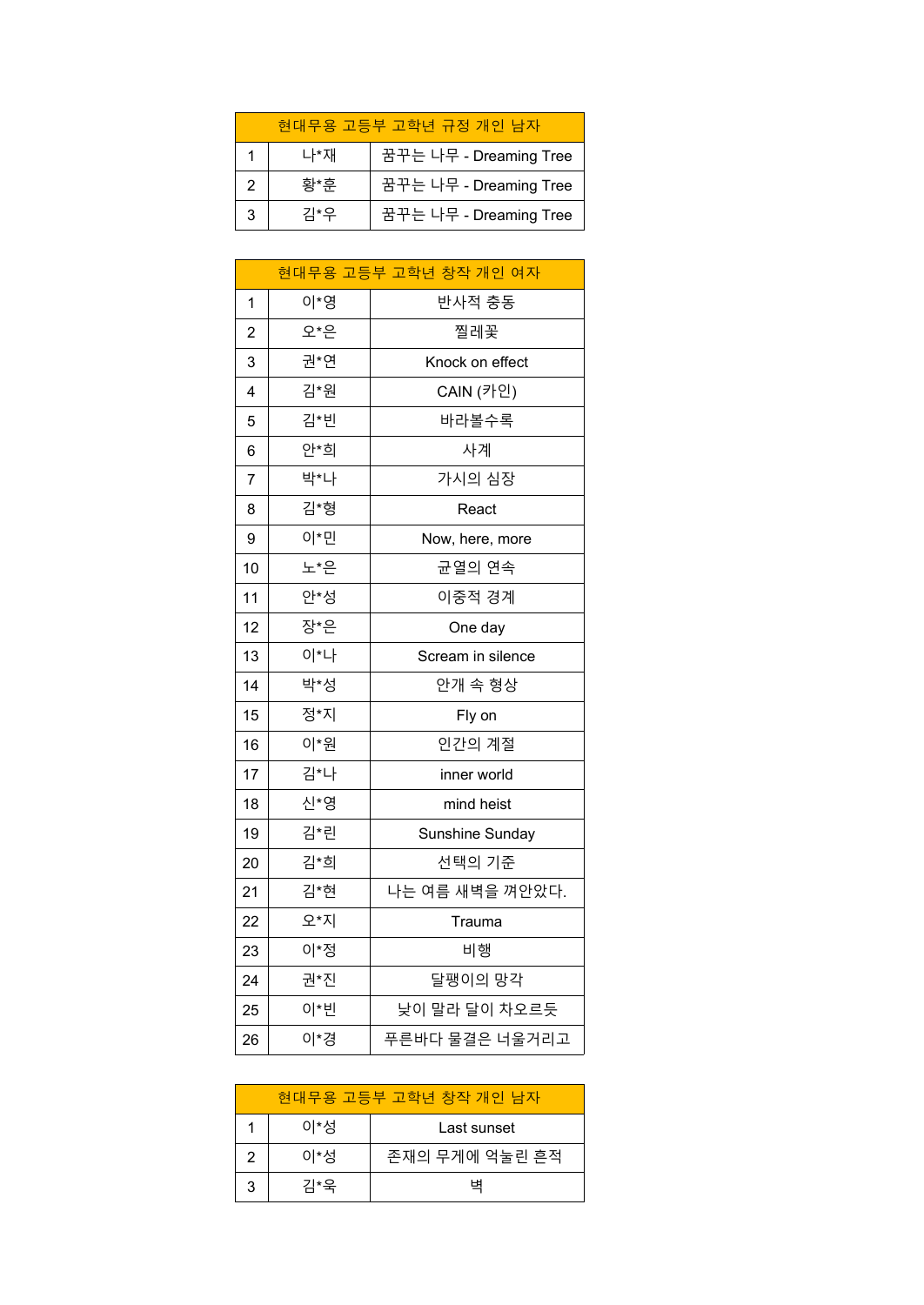|   | 기*지 | 사라지는 것들에 대하여    |
|---|-----|-----------------|
| 5 | 변*쥬 | If you go there |
|   | 이*차 | Want to hide    |

| 현대무용 일반부 규정 개인 여자 |     |                        |
|-------------------|-----|------------------------|
| 1                 | 유*름 | 꿈꾸는 나무 - Dreaming Tree |
| 2                 | 문*현 | 꿈꾸는 나무 - Dreaming Tree |
| 3                 | 김*인 | 꿈꾸는 나무 - Dreaming Tree |
| 4                 | 이*원 | 꿈꾸는 나무 - Dreaming Tree |
| 5                 | 김*정 | 꿈꾸는 나무 - Dreaming Tree |
| 6                 | 서*진 | 꿈꾸는 나무 - Dreaming Tree |
|                   | 김*연 | 꿈꾸는 나무 - Dreaming Tree |

| 현대무용 일반부 규정 개인 남자 |  |                        |
|-------------------|--|------------------------|
|                   |  | 꿈꾸는 나무 - Dreaming Tree |

|                |     | 현대무용 일반부 창작 개인 여자     |
|----------------|-----|-----------------------|
| 1              | 현*원 | Movement              |
| $\overline{2}$ | 조*희 | 달과 6펜스                |
| 3              | 최*지 | <b>Behind</b>         |
| 4              | 문*연 | Sensory of Vibrations |
| 5              | 문*연 | 현율(現寽)                |
| 6              | 김*희 | Nobody                |
| 7              | 윤*원 | Eclipse               |
| 8              | 이*가 | <b>Fireflies</b>      |
| 9              | 윤*민 | cold with fire        |
| 10             | 정*정 | 집시(동경의 이면)            |
| 11             | 황*지 | 외눈박이                  |
| 12             | 유*현 | 12year: Pick Cotton   |
| 13             | 강*연 | 꼭대기의 수줍음              |

| 현대무용 일반부 창작 개인 남자 |     |          |
|-------------------|-----|----------|
|                   | 김*현 | Human    |
|                   | 조*오 | Survival |

|                | 현대무용 일반부 창작 듀엣 |
|----------------|----------------|
| 1 │ 채*이(김*주) │ | 두려움, 그 끝에서     |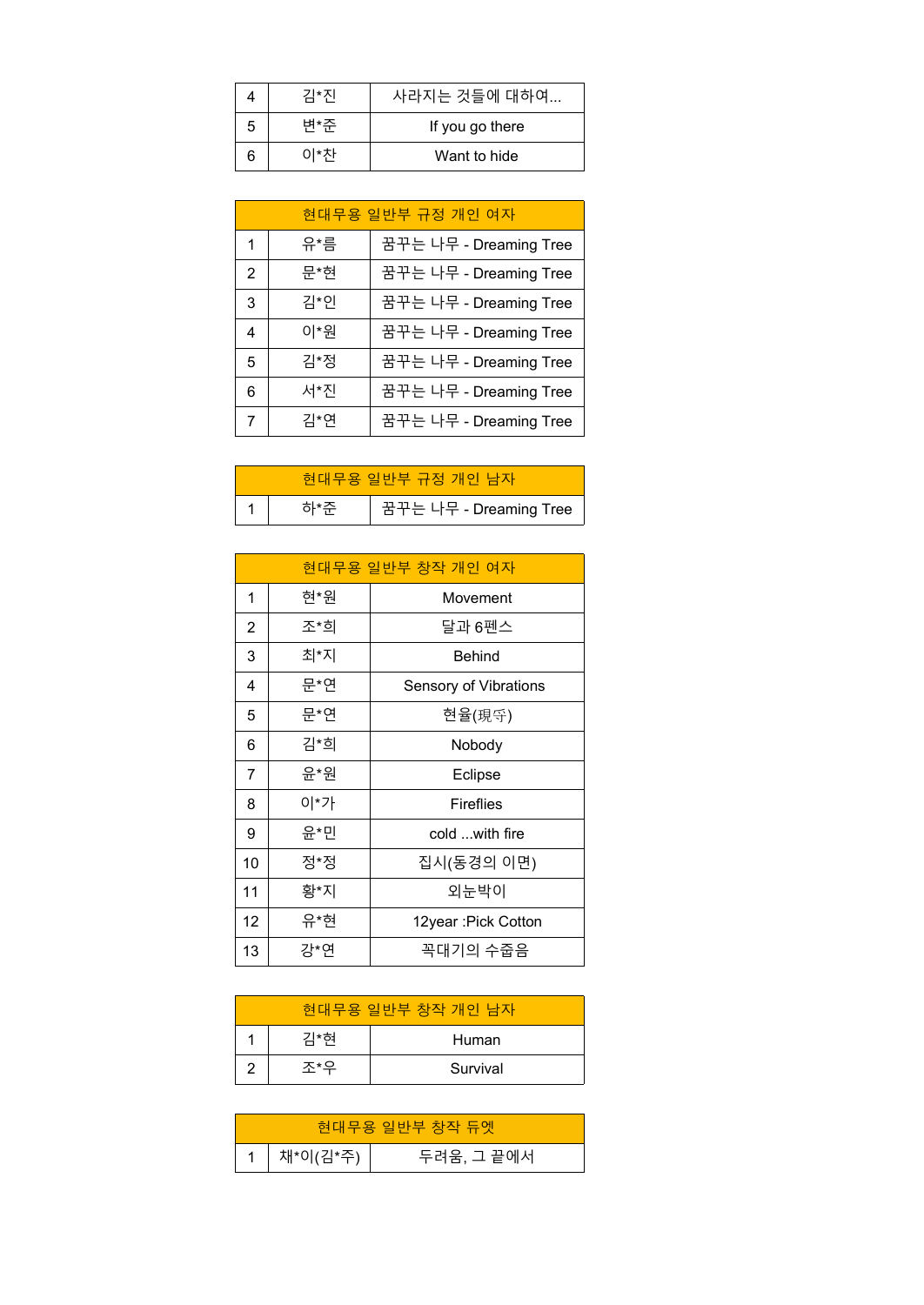| 현대무용 초등부 중학년 규정 개인 여자 |     |                                      |
|-----------------------|-----|--------------------------------------|
|                       |     | │박*현(120815)│ 꿈꾸는 나무 - Dreaming Tree |
| 2                     | 박*빈 | 꿈꾸는 나무 - Dreaming Tree               |
| 3                     | 정*서 | 꿈꾸는 나무 - Dreaming Tree               |
|                       |     | 박*빈(110221) 꿈꾸는 나무 - Dreaming Tree   |

| 현대무용 초등부 중학년 창작 개인 여자 |     |            |
|-----------------------|-----|------------|
|                       | 김*은 | ticktack   |
| 2                     | 이*우 | 수궁가        |
| 3                     | 백*아 | 물결 위 음표    |
|                       | 김*율 | Kukerichoo |
| 5                     | 김*빈 | 꽃이 피면      |

| 현대무용 초등부 중학년 창작 단체 |          |            |
|--------------------|----------|------------|
|                    | 성*결 외5명  | 오르골 속 아해들  |
| 2                  | 이*영 외3명  | Moon river |
| 3                  | 이*임 외11명 | 어느 화창한 날   |

| 현대무용 초등부 고학년 규정 개인 여자 |     |                        |
|-----------------------|-----|------------------------|
| 1                     | 김*재 | 꿈꾸는 나무 - Dreaming Tree |
| 2                     | 주*빈 | 꿈꾸는 나무 - Dreaming Tree |
| 3                     | 정*선 | 꿈꾸는 나무 - Dreaming Tree |
| 4                     | 박*슬 | 꿈꾸는 나무 - Dreaming Tree |
| 5                     | 류*하 | 꿈꾸는 나무 - Dreaming Tree |
| 6                     | 심*하 | 꿈꾸는 나무 - Dreaming Tree |
| $\overline{7}$        | 고*경 | 꿈꾸는 나무 - Dreaming Tree |
| 8                     | 아*은 | 꿈꾸는 나무 - Dreaming Tree |
| 9                     | 김*은 | 꿈꾸는 나무 - Dreaming Tree |

| 현대무용 초등부 고학년 창작 개인 여자 |     |                      |
|-----------------------|-----|----------------------|
| 1                     | 백*영 | 흔들리다 머문다             |
| 2                     | 조*령 | confused             |
| 3                     | 김*연 | <b>Turning Point</b> |
| 4                     | *민  | Howling              |
| 5                     | 곽*은 | 부름에 돌아보다             |
| 6                     | 정*은 | 휘파람                  |
|                       | 김*온 | She says             |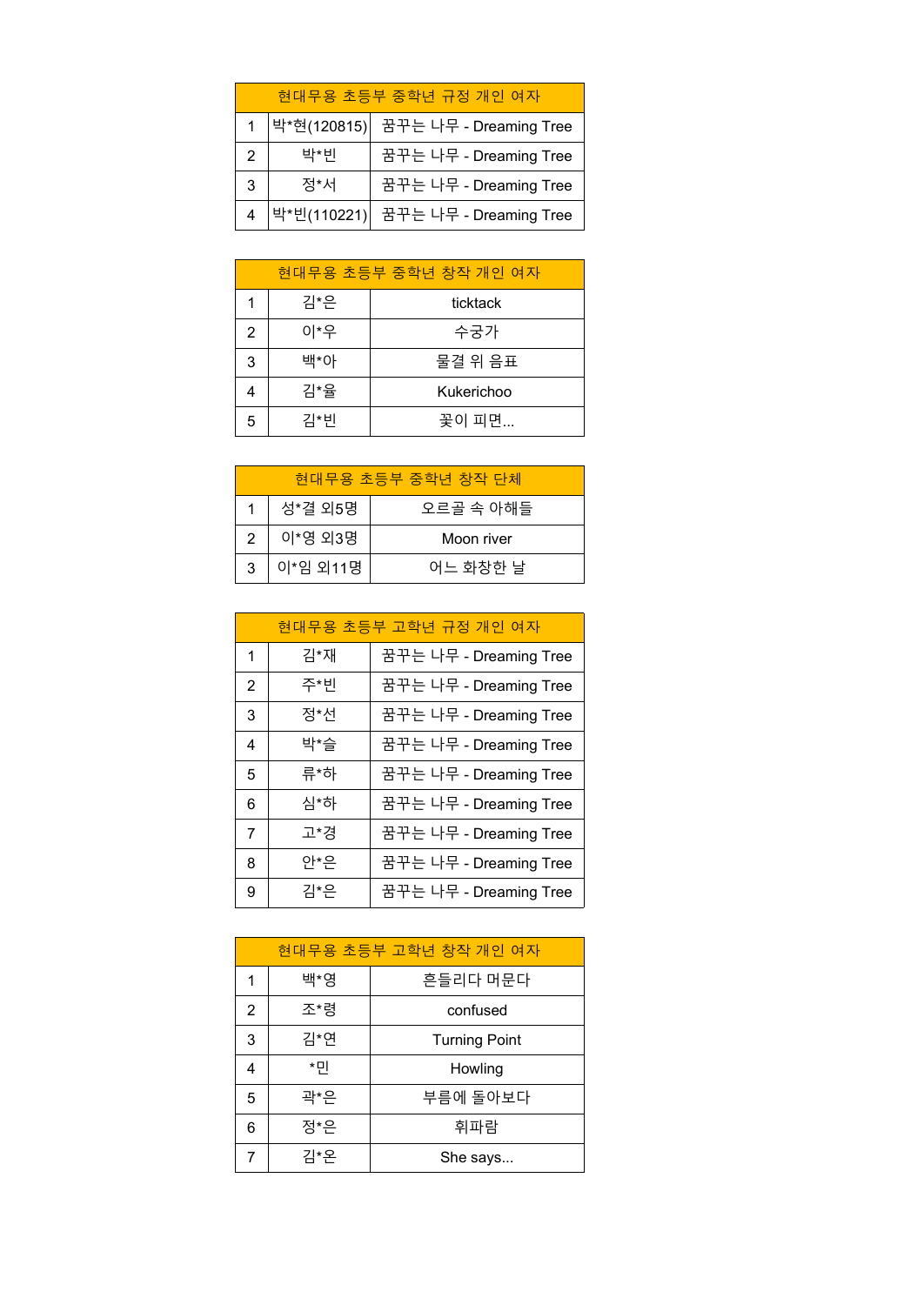| 현대무용 중등부 저학년 규정 개인 여자 |     |                        |
|-----------------------|-----|------------------------|
| 1                     | 이*민 | 꿈꾸는 나무 - Dreaming Tree |
| 2                     | 김*리 | 꿈꾸는 나무 - Dreaming Tree |
| 3                     | 전*은 | 꿈꾸는 나무 - Dreaming Tree |
| 4                     | 김*빈 | 꿈꾸는 나무 - Dreaming Tree |
| 5                     | 김*희 | 꿈꾸는 나무 - Dreaming Tree |
| 6                     | 소*원 | 꿈꾸는 나무 - Dreaming Tree |
| 7                     | 박*원 | 꿈꾸는 나무 - Dreaming Tree |
| 8                     | 김*영 | 꿈꾸는 나무 - Dreaming Tree |
| 9                     | 홍*랑 | 꿈꾸는 나무 - Dreaming Tree |
| 10                    | 조*솔 | 꿈꾸는 나무 - Dreaming Tree |
| 11                    | 양*워 | 꿈꾸는 나무 - Dreaming Tree |

| 현대무용 중등부 저학년 창작 개인 여자 |     |                              |
|-----------------------|-----|------------------------------|
| 1                     | 김*혜 | 삐에로의 걸음                      |
| $\overline{2}$        | 김*경 | 어둠에 갇히다                      |
| 3                     | 우*우 | Dive                         |
| 4                     | 조*엘 | 너에게 기도할게.                    |
| 5                     | 최*리 | 기억의 빈자리                      |
| 6                     | 공*원 | Unbreakable Dream            |
| 7                     | 김*겸 | 마음을 담다                       |
| 8                     | 박*하 | 선율을 걷다                       |
| 9                     | 임*민 | 사막의 꽃                        |
| 10                    | 강*수 | 평행선                          |
| 11                    | 신*레 | Reminisce                    |
| 12                    | 김*지 | 손끝으로 전하는 말                   |
| 13                    | 배*해 | no man's land                |
| 14                    | 최*윤 | You're not meant to be here. |

|                | 현대무용 중등부 고학년 규정 개인 여자 |                        |
|----------------|-----------------------|------------------------|
| 1              | 이*진                   | 꿈꾸는 나무 - Dreaming Tree |
| $\overline{2}$ | 양*윤                   | 꿈꾸는 나무 - Dreaming Tree |
| 3              | 이*민                   | 꿈꾸는 나무 - Dreaming Tree |
| 4              | 김*후                   | 꿈꾸는 나무 - Dreaming Tree |
| 5              | 김*율                   | 꿈꾸는 나무 - Dreaming Tree |
| 6              | 송*인                   | 꿈꾸는 나무 - Dreaming Tree |
| 7              | 최*후                   | 꿈꾸는 나무 - Dreaming Tree |
| 8              | 김*현                   | 꿈꾸는 나무 - Dreaming Tree |